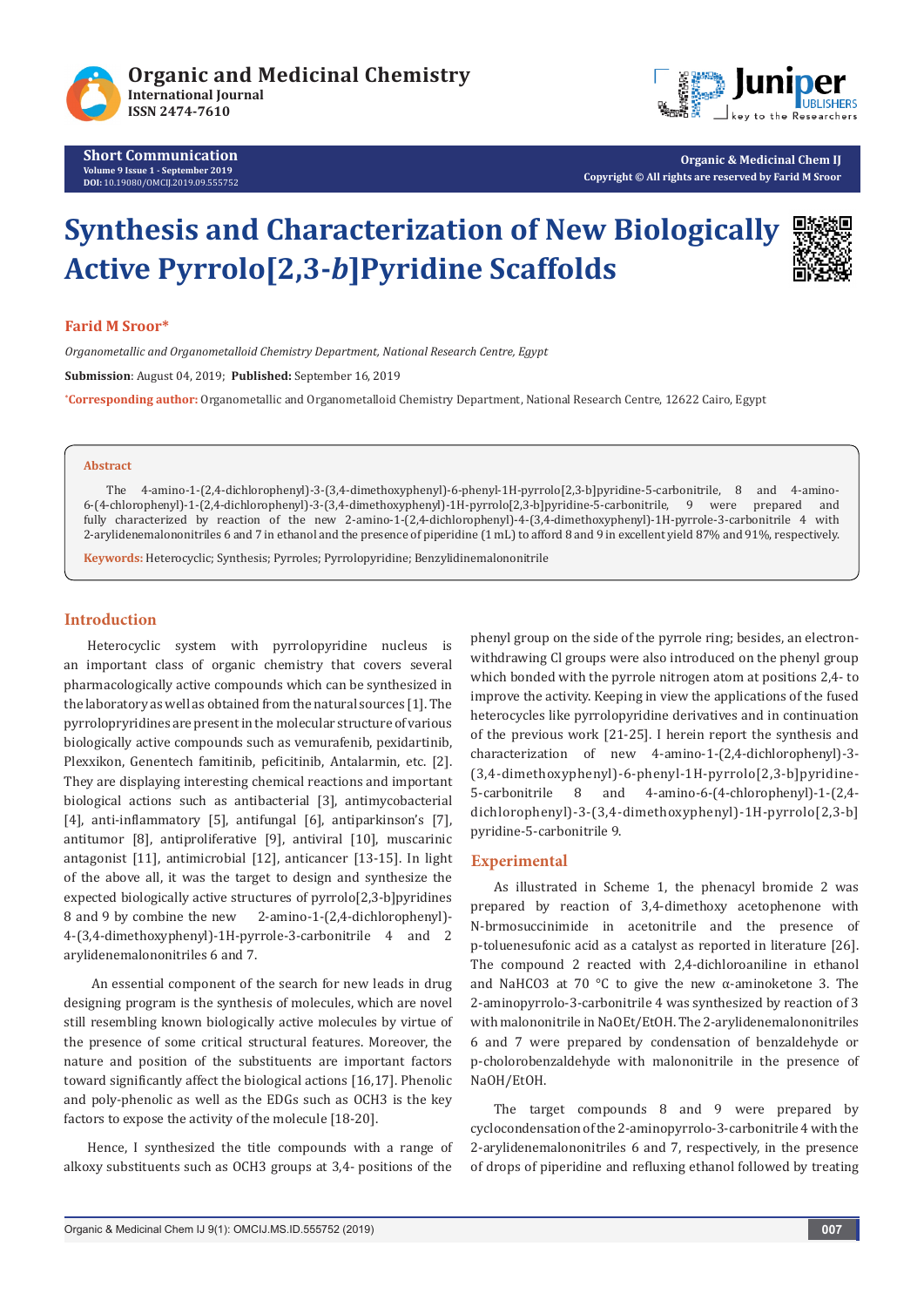the products with crushed ice/dilute HCl. The compounds 8 and 9 have been crystallized from ethanol in excellent yield 87% and 91%, respectively. The structures of all new compounds prepared

in this paper have been confirmed by their spectral data (Scheme 1).





**How to cite this article:** Farid M Sroor. Synthesis and Characterization of New Biologically Active Pyrrolo[2,3-*b*]Pyridine Scaffolds. Organic & Medicinal **Chem IJ. 2019; 9(1): 555752. DOI[: 10.19080/OMCIJ.2019.09.555752](http://dx.doi.org/10.19080/OMCIJ.2019.09.555752)<br>Chem IJ. 2019; 9(1): 555752. DOI: 10.19080/OMCIJ.2019.09.555752**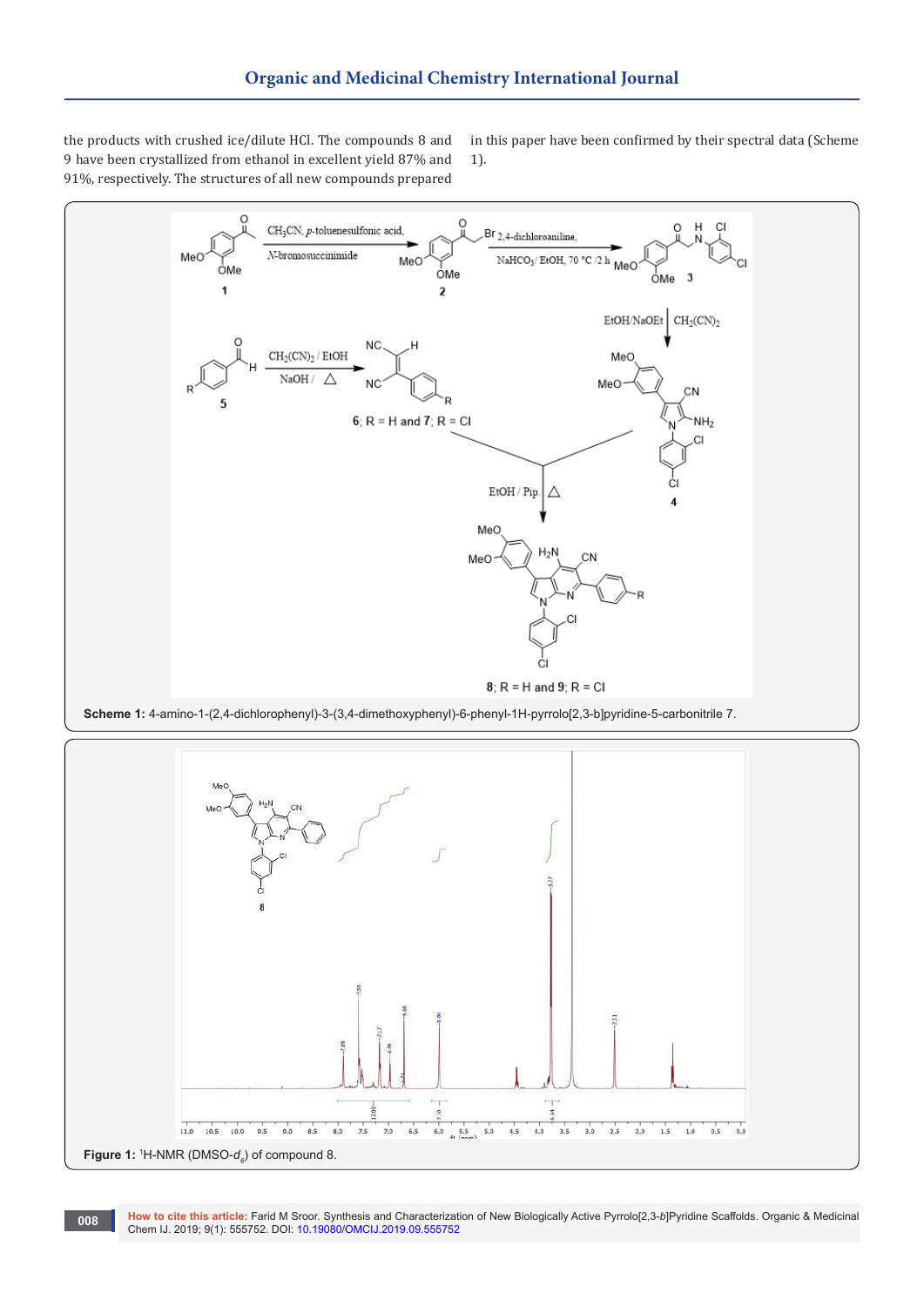The IR spectra displayed the presence of NH2, CN, and C=N absorption bands in the 3322–3463, 2172 and 1569 cm-1 regions, respectively, as well as the presence of C=O bands in the 1705 cm-1 for compounds 8 and 9. The 1H-NMR spectrum in DMSO-d6 of compound 8 showed the NH2 protons appears at 5.99 ppm and the expected aromatic signals and the pyrrole CH appears in the rang 6.60 – 7.92 ppm, while the protons of methyl groups appears at 3.77 pm, as shown in figure 1.

#### **Conclusion**

Pyrrolopyridine and its derivatives have become important compounds due to their applications in medicinal and natural products chemistry. Pyrrolopyridine synthesis by reacting of 2-amino-pyrrole-3-carbonitrile with 2-arylidenemalononitriles as one of the key components became very demanding since it enables the generation of diverse range of libraries of pyrrolopyridine derivatives. As a part of this initiative, herein there is two of fused pyrrolo[2,3-b]pyridine derivatives have prepared as expected biologically active compounds. The synthesized compounds with alkoxy substituents such as OCH3 groups at 3,4- positions of the phenyl group on the side of the pyrrole ring, besides, an electronwithdrawing Cl groups were also introduced on the phenyl group which bonded with the pyrrole nitrogen atom at positions 2,4- to improve the activity.

#### **References**

- 1. [Merour J Y, Joseph B \(2001\) Synthesis and Reactivity of 7-Azaindoles](https://www.eurekaselect.com/65061/article/synthesis-and-reactivity-7-azaindoles-1h-pyrrolo23-bpyridine)  [\(1H-Pyrrolo\(2,3-b\)pyridine\). Current Org Chem 5\(5\): 471 – 506.](https://www.eurekaselect.com/65061/article/synthesis-and-reactivity-7-azaindoles-1h-pyrrolo23-bpyridine)
- 2. [Flaherty KT, Puzanov I, Kim KB, Antoni Ribas , Grant A McArthur, et al.](https://www.nejm.org/doi/full/10.1056/NEJMoa1002011)  [\(2010\) Inhibition of mutated, activated BRAF in metastatic melanoma.](https://www.nejm.org/doi/full/10.1056/NEJMoa1002011)  [N Engl J Med 363:809-819.](https://www.nejm.org/doi/full/10.1056/NEJMoa1002011)
- 3. [Steven DP, Christine MB, Barbara DF, Raul MG, Dennis JH, et al. \(2006\)](https://www.ncbi.nlm.nih.gov/pubmed/16806921)  [Antibacterial activity of pyrrolopyridine-substituted oxazolidinones:](https://www.ncbi.nlm.nih.gov/pubmed/16806921)  [synthesis and in vitro SAR of various C-5 acetamide replacements. Bio](https://www.ncbi.nlm.nih.gov/pubmed/16806921)[org Med Chem Lett 16: 4537–4542.](https://www.ncbi.nlm.nih.gov/pubmed/16806921)
- 4. [Abhijit DK, Colin C, Baojie W, Scott F, Lise-Lotte G \(2011\) Synthesis and](https://www.sciencedirect.com/science/article/pii/S0968089611002914)  [antimycobacterial activities of non-purine analogs of 6-aryl-9-benzyl](https://www.sciencedirect.com/science/article/pii/S0968089611002914)[purines: Imidazopyridines, pyrrolopyridines, benzimidazoles, and in](https://www.sciencedirect.com/science/article/pii/S0968089611002914)[doles. Bioorg Med Chem 19: 3483–3491.](https://www.sciencedirect.com/science/article/pii/S0968089611002914)
- 5. [Fatahala SS, Hasabelnaby Sh, Goudah A, Mahmoud GH, Abd El Hameed](https://www.ncbi.nlm.nih.gov/pubmed/28304349)  [RH \(2017\) Pyrrole and Fused Pyrrole Compounds with Bioactivity](https://www.ncbi.nlm.nih.gov/pubmed/28304349)  [against Inflammatory Mediators. Molecules 22: 461 – 479.](https://www.ncbi.nlm.nih.gov/pubmed/28304349)
- 6. [Han WB, Zhang AH, Deng XZ, Lei X, Tan RX \(2016\) Curindolizine, an](https://pubs.acs.org/doi/10.1021/acs.orglett.6b00549)  [Anti-Inflammatory Agent Assembled via Michael Addition of Pyrrole](https://pubs.acs.org/doi/10.1021/acs.orglett.6b00549)  [Alkaloids Inside Fungal Cells. Org Lett 18: 1816–1819.](https://pubs.acs.org/doi/10.1021/acs.orglett.6b00549)
- 7. [Goodfellow VS, Loweth CJ, Ravula SB, et al \(2013\) Discovery, synthesis,](https://www.ncbi.nlm.nih.gov/pubmed/24044867)  [and characterization of an orally bioavailable, brain penetrant inhibitor](https://www.ncbi.nlm.nih.gov/pubmed/24044867)  [of mixed lineage kinase 3. J Med Chem 56: 8032-8048.](https://www.ncbi.nlm.nih.gov/pubmed/24044867)
- 8. [Cincinelli R, Musso L, Merlini L, et al. \(2014\) 7-Azaindole-1-carboxam](https://www.ncbi.nlm.nih.gov/pubmed/24398383)[ides as a new class of PARP-1 inhibitors. Bioorg Med Chem 22: 1089-](https://www.ncbi.nlm.nih.gov/pubmed/24398383) [103.](https://www.ncbi.nlm.nih.gov/pubmed/24398383)
- 9. [Narva S, Chitti S. Bala BR, et al \(2016\) Synthesis and biological eval](https://www.ncbi.nlm.nih.gov/pubmed/26994690)[uation of pyrrolo\[2,3-b\]pyridine analogues as antiproliferative agents](https://www.ncbi.nlm.nih.gov/pubmed/26994690)  [and their interaction with calf thymus DNA. Eur J Med Chem 114:220-](https://www.ncbi.nlm.nih.gov/pubmed/26994690) [231.](https://www.ncbi.nlm.nih.gov/pubmed/26994690)
- 10. Schering Corp, (2009) Preparation of 2,3-substituted azaindole derivatives for treating viral infections.
- 11. [Blass B. \(2015\) Pyrrolopyridine or Pyrazolopyridine Derivatives. ACS](https://www.ncbi.nlm.nih.gov/pmc/articles/PMC4499835/)  [Med Chem Lett 6\(7\): 726–728.](https://www.ncbi.nlm.nih.gov/pmc/articles/PMC4499835/)
- 12. [Mohamed MS, Rashad AE, Zaki MEA, Fatahala SS \(2005\) Synthesis](https://www.ncbi.nlm.nih.gov/pubmed/16375835)  [and antimicrobial screening of some fused heterocyclic pyrroles. Acta](https://www.ncbi.nlm.nih.gov/pubmed/16375835)  [Pharm 55: 237–249.](https://www.ncbi.nlm.nih.gov/pubmed/16375835)
- 13. [Hong S, Lee S, Kim B, et al \(2010\) Discovery of new azaindole-based](https://www.ncbi.nlm.nih.gov/pubmed/21067921)  PI3Kα [inhibitors: Apoptotic and antiangiogenic effect on cancer cells.](https://www.ncbi.nlm.nih.gov/pubmed/21067921)  [Bioorg Med Chem Lett 20: 7212-7215.](https://www.ncbi.nlm.nih.gov/pubmed/21067921)
- 14. [El Gamal MI, Oh C H \(2012\) Design and synthesis of an anticancer di](https://app.dimensions.ai/details/publication/pub.1046101741?and_facet_journal=jour.1017111)[arylurea derivative with multiple-kinase inhibitory effect. Bull Korean](https://app.dimensions.ai/details/publication/pub.1046101741?and_facet_journal=jour.1017111)  [Chem Soc 33:1571-1576.](https://app.dimensions.ai/details/publication/pub.1046101741?and_facet_journal=jour.1017111)
- 15. [Hong S, Kim J, Seo JH, et al \(2012\) Design, synthesis, and evaluation of](https://pubs.acs.org/doi/10.1021/jm3002982)  [3,5- disubstituted 7-azaindoles as Trk inhibitors with anticancer and](https://pubs.acs.org/doi/10.1021/jm3002982)  [antiangiogenic activities. J Med Chem 55: 5337-5349.](https://pubs.acs.org/doi/10.1021/jm3002982)
- 16. [Ahmad Sh, Alam O, Naim MJ, Shaquiquzzaman M, et al. \(2018\) Pyrrole:](https://www.ncbi.nlm.nih.gov/pubmed/30119011)  [An insight into recent pharmacological advances with structure activi](https://www.ncbi.nlm.nih.gov/pubmed/30119011)[ty relationship. Eur J of Med Chem 157:527 – 561.](https://www.ncbi.nlm.nih.gov/pubmed/30119011)
- 17. [Karthikeyan SV, Perumal S, Shetty KA, Yogeeswari, P, Sriram D \(2009\)](https://www.ncbi.nlm.nih.gov/pubmed/19403307)  [A microwave-assisted facile regioselective Fischer indole synthesis and](https://www.ncbi.nlm.nih.gov/pubmed/19403307)  [antitubercular evaluation of novel 2-aryl-3,4-dihydro-2H-thieno\[3,2-b\]](https://www.ncbi.nlm.nih.gov/pubmed/19403307) [indoles. Bioorg Med Chem Lett 19: 3006.](https://www.ncbi.nlm.nih.gov/pubmed/19403307)
- 18. [Bandgar BP, Gawande SS, Bodade RG, Gawande NM, Khobragade CN](https://www.ncbi.nlm.nih.gov/pubmed/19896853)  [\(2009\) Synthesis and biological evaluation of a novel series of pyrazole](https://www.ncbi.nlm.nih.gov/pubmed/19896853)  [chalcones as anti-inflammatory, antioxidant and antimicrobial agents.](https://www.ncbi.nlm.nih.gov/pubmed/19896853)  [Bioorg Med Chem 17: 8168.](https://www.ncbi.nlm.nih.gov/pubmed/19896853)
- 19. Lakshmi NV, Thirumurugan P, Noorulla KM, Perumal PT (2010) InCl<sub>2</sub> [mediated one-pot multicomponent synthesis, anti-microbial, antioxi](file:///E:/Prudhvi/OMCIJ.MS.ID.555751/OMCIJ-SC-19-755_W/ncbi.nlm.nih.gov/pubmed/20675130)[dant and anticancer evaluation of 3-pyranyl indole derivatives. Bioorg](file:///E:/Prudhvi/OMCIJ.MS.ID.555751/OMCIJ-SC-19-755_W/ncbi.nlm.nih.gov/pubmed/20675130)  [Med Chem Lett 20: 5054.](file:///E:/Prudhvi/OMCIJ.MS.ID.555751/OMCIJ-SC-19-755_W/ncbi.nlm.nih.gov/pubmed/20675130)
- 20. Jung HA, Jin SE, Choi RJ, Kim DH, Kim YS, et al. (2010) Life Sci 87:420.
- 21. Khatab TK, El-Bayouki KAM, Basyouni WM, Sroor FMA (2013) An Efficient Synthesis of Biopertinent Dihydropyrimidine (thi) one Derivatives via Three-component One-pot Synthesis Catalyzed by Tetrachlorosilane. Egypt J Chem 56:291–305.
- 22. [Sroor FM, Khatab TK, Basyouni WM, El-Bayouki KAM \(2019\) Synthesis](file:///E:/Prudhvi/OMCIJ.MS.ID.555751/OMCIJ-SC-19-755_W/tandfonline.com/doi/abs/10.1080/00397911.2019.1605443?journalCode=lsyc20)  [and molecular docking studies of some new thiosemicarbazone deriva](file:///E:/Prudhvi/OMCIJ.MS.ID.555751/OMCIJ-SC-19-755_W/tandfonline.com/doi/abs/10.1080/00397911.2019.1605443?journalCode=lsyc20)[tives as HCV polymerase inhibitors. Synth comm 49: 1444–1456.](file:///E:/Prudhvi/OMCIJ.MS.ID.555751/OMCIJ-SC-19-755_W/tandfonline.com/doi/abs/10.1080/00397911.2019.1605443?journalCode=lsyc20)
- 23. Sroor FM, Hrib CG, Hilfert L, Busse S, Edelmann FT (2015) Synthesis and catalytic activity of homoleptic lanthanide-tris(cyclopropylethinyl)amidinates. New J Chem 39:7595 – 7601.
- 24. [Sroor FM, Hrib CG, Hilfert L, Jones PG, Edelmann FT \(2015\) antha](https://www.sciencedirect.com/science/article/pii/S0022328X15000960)[nide\(III\)-bis\(cyclopropylethinylamidinates\): Synthesis, structure, and](https://www.sciencedirect.com/science/article/pii/S0022328X15000960)  [catalytic activity. J Organomet Chem 785:1–10.](https://www.sciencedirect.com/science/article/pii/S0022328X15000960)
- 25. [Sroor FM, Hrib CG, Hilfert L, Hartenstein L, Roesky Pw, et al. \(2015\)](https://www.sciencedirect.com/science/article/pii/S0022328X15301534)  [Synthesis and structural characterization of new bis\(alkynylamidina](https://www.sciencedirect.com/science/article/pii/S0022328X15301534)[to\)lanthanide\(III\)-amides. J Organomet Chem 799-800: 160–165.](https://www.sciencedirect.com/science/article/pii/S0022328X15301534)
- 26. Lee JC, Bae UH, Chang S K (2003) Efficient α-Halogenation of Carbonyl Compounds by N-Bromosuccinimide and N-Chlorosuccinimde. Bull Korean Chem Soc 24(4):407–408.